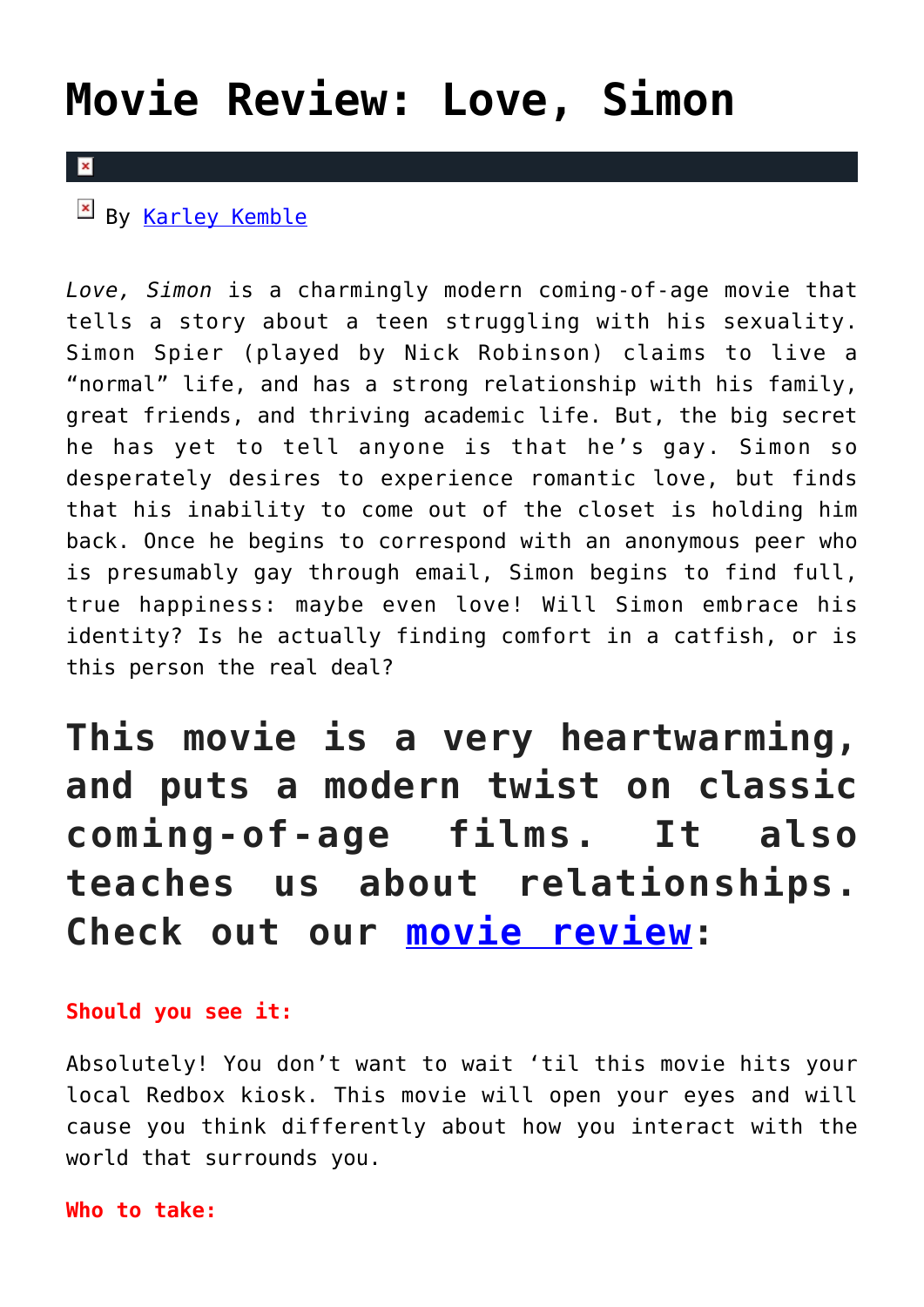With a PG-13 rating, this is the perfect movie for teens, couples in need of a [date night,](http://cupidspulse.com/dating/date-ideas/) and single adults. See it with anyone, or by yourself. All that matters is that you see it!!

## **Cupid's Advice:**

Love, Simon is a comedy, romance, and drama that has themes related to love, acceptance, and self-discovery. It also touches on modern romances and finding love through the digital realm. If you've been wanting to dive back into the dating world and have been considering using an online dating service or mobile application, here is some [relationship](http://cupidspulse.com/love/relationship-advice-articles/) [advice](http://cupidspulse.com/love/relationship-advice-articles/) from Cupid:

**1. Know what you're looking for:** The online dating realm may sometimes seem like an endless cycle of tacky pick-up lines, boring conversations, and constant ghosting. It can be very tiring and cause you to feel hopeless. Don't give up: know what you want and engage in conversation! Take the chance and send the first message if you're usually the type to wait around.

**Related Link:** [Relationship Advice: Can You Fall In Love Just](http://cupidspulse.com/122625/relationship-advice-fall-love-chatting-online/) [By Chatting Online?](http://cupidspulse.com/122625/relationship-advice-fall-love-chatting-online/)

**2. Be authentic:** Yes, it's cheesy. *Be yourself*. We've heard that saying a million times, but it is an important one to stand by when you're seriously entering the online dating world. While it may seem tempting to tell little white lies from the onset, it's better to remain authentic and gradually reveal more details when you become more comfortable. By doing so, you'll attract authentic people, too.

**Related Link:** [Dating Advice: The Do's and Don'ts of Online](http://cupidspulse.com/120483/dating-advice-dos-and-donts-online/) [Dating First Dates](http://cupidspulse.com/120483/dating-advice-dos-and-donts-online/)

**3. Pictures, please!:** Perhaps the most important component to your online profiles are the photos. Since you are eliminating